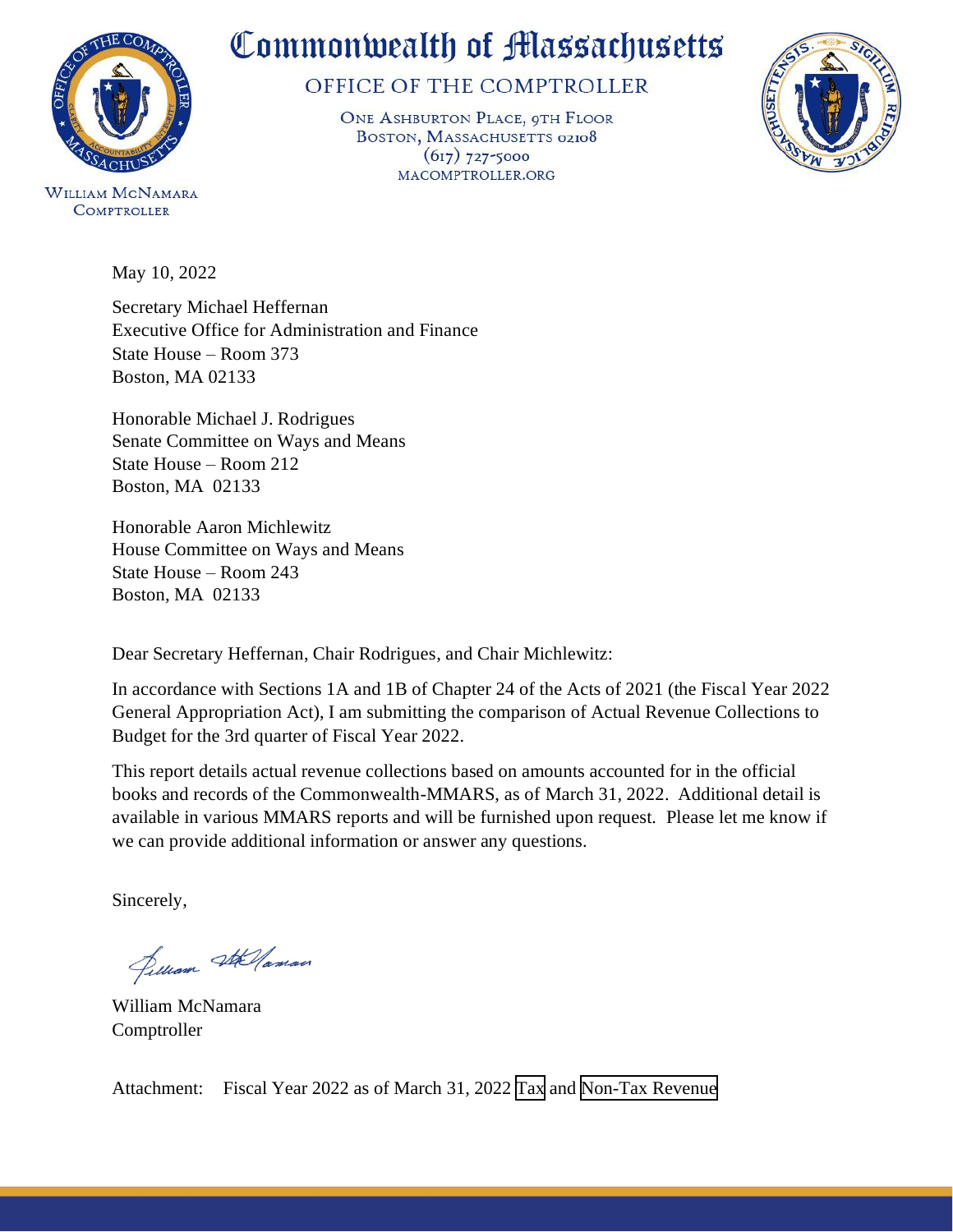Fiscal Year 2022 Q3 Tax and Non-Tax Revenue May 10, 2022 Page 2

Cc: Katherine O'Reilly, Budget Director, House Ways and Means Committee Christopher Marino, Budget Director, Senate Ways and Means Committee Catharine Hornby, Undersecretary, Executive Office for Administration and Finance Bran Shim, Assistant Secretary for Budget, Executive Office for Administration and Finance Jeffrey Shapiro, Esq., First Deputy Comptroller, Office of the Comptroller Pauline Lieu, Chief Financial Reporting Officer, Office of the Comptroller Amy Nable, General Counsel, Office of the Comptroller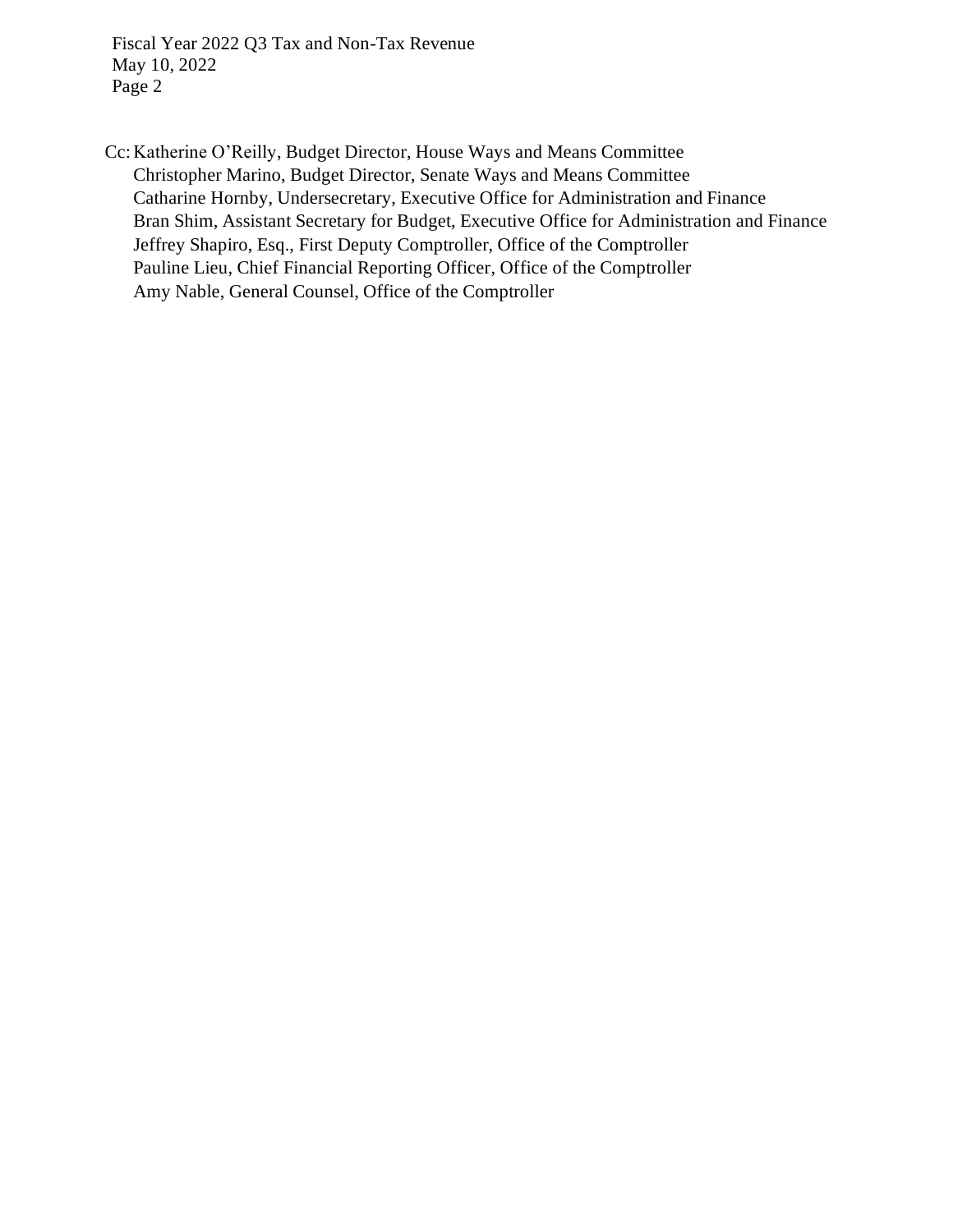Fiscal Year 2022 - Period 9

Revenue by Source (in thousands)

<span id="page-2-0"></span>

| <b>Revenue Source</b>                                   | Revenue<br><b>Estimates Per</b><br>Chapter 24 of the<br>Acts of 2021 | <b>Actual Revenues</b><br>As of<br>March 31, 2022 | Actual as %<br>of Estimate |
|---------------------------------------------------------|----------------------------------------------------------------------|---------------------------------------------------|----------------------------|
|                                                         | \$<br>94,600                                                         | \$<br>72,948                                      | 77.1%                      |
|                                                         | 304,800                                                              | 243,275                                           | 79.8%                      |
|                                                         | 3,546,800                                                            | 2,941,585                                         | 82.9%                      |
|                                                         | 334,100                                                              | 335,304                                           | 100.4%                     |
|                                                         | 704,300                                                              | 674,061                                           | 95.7%                      |
|                                                         | 36,300                                                               | 12,779                                            | 35.2%                      |
|                                                         | 20,030,700                                                           | 15,702,892                                        | 78.4%                      |
|                                                         | 602,100                                                              | 370,787                                           | 61.6%                      |
|                                                         | 792,900                                                              | 539,869                                           | 68.1%                      |
|                                                         | 124,700                                                              | 112,599                                           | 90.3%                      |
|                                                         |                                                                      | 1,232                                             | $-$ %                      |
|                                                         | 149,700                                                              | 145,621                                           | 97.3%                      |
|                                                         | 5,762,100                                                            | 4,661,038                                         | 80.9%                      |
|                                                         | 1,049,300                                                            | 983,721                                           | 93.8%                      |
|                                                         | 962,200                                                              | 792,373                                           | 82.4%                      |
|                                                         |                                                                      | 7,048                                             | 28.8%                      |
|                                                         | 24,500<br>21,500                                                     | 83,745                                            | 389.5%                     |
| Gross General Appropriation Act Revenue Forecast        | 34,540,600                                                           | 27,680,877                                        | 80.1%                      |
| Transfers off budget:                                   |                                                                      |                                                   |                            |
|                                                         | (1,075,900)                                                          | (872,580)                                         | 81.1%                      |
|                                                         | (1,235,900)                                                          | (992, 580)                                        | 80.3%                      |
|                                                         | (3,415,200)                                                          | (2,613,607)                                       | 76.5%                      |
| Excess Capital Gains to Stabilization Fund Transfer     | (1,137,000)                                                          |                                                   | $0.0\%$                    |
| Excess Capital Gains to SRB Trust Fund Transfer         | (63,100)                                                             |                                                   | 0.0%                       |
| Excess Capital Gains to Pension Liability Fund Transfer | (63,100)                                                             |                                                   | 0.0%                       |
|                                                         | (24,500)                                                             | (7,048)                                           | 28.8%                      |
|                                                         | (7,014,700)                                                          | (4,485,815)                                       | 63.9%                      |
|                                                         | 27,525,900                                                           | 23,195,062                                        | 84.3%                      |
|                                                         | 14,027,600                                                           | 10,067,407                                        | 71.8%                      |
|                                                         | 5,211,800                                                            | 3,455,322                                         | 66.3%                      |
|                                                         | 3,296,500                                                            | 1,477,428                                         | 44.8%                      |
|                                                         | 22,535,900                                                           | 15,000,157                                        | 66.6%                      |
|                                                         | 50,061,800<br>- \$                                                   | \$<br>38,195,219                                  | 76.3%                      |

Note 1: Total taxes reported in this document does not include the following:

|                                                | 92.607  |  |
|------------------------------------------------|---------|--|
| Taxes credited to Community Preservation Fund  | 51.415  |  |
| Taxes credited to Commonwealth Care Trust Fund | 82.629  |  |
|                                                | 379,447 |  |
|                                                | 606,098 |  |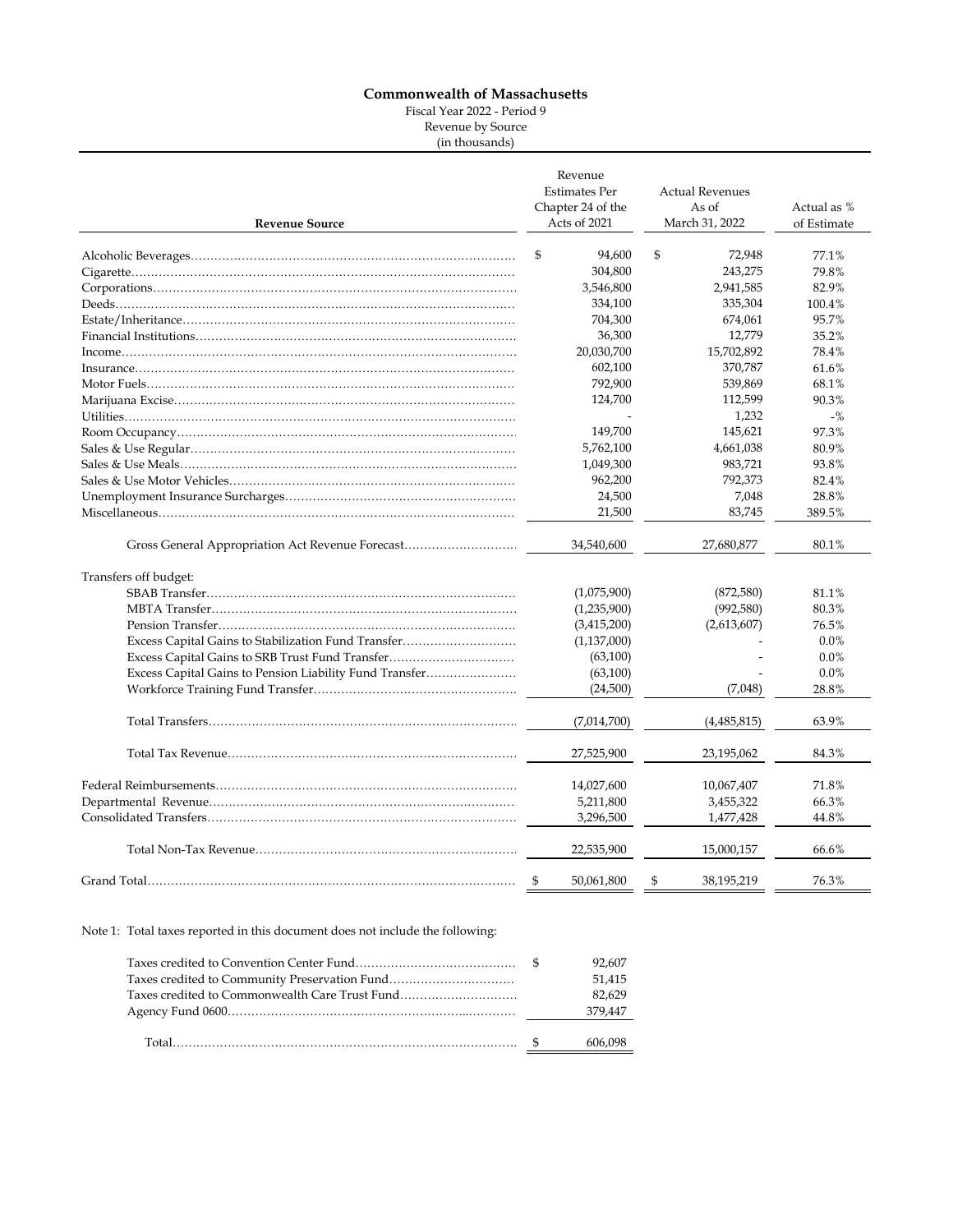Fiscal Year 2022 Period 9 - Non Tax Revenue

Executive Office Summary

(in thousands)

<span id="page-3-0"></span>

| Source                                                  | Revenue<br><b>Estimates Per</b><br>Chapter 24 of the<br>Acts of 2021 | <b>Actual Revenues</b><br>As of<br>March 31, 2022 | Actual as %<br>of Estimate |
|---------------------------------------------------------|----------------------------------------------------------------------|---------------------------------------------------|----------------------------|
| Legislature (The General Court of Massachusetts)        | \$                                                                   | \$<br>3                                           | $-$ %                      |
|                                                         | 84,691                                                               | 48,255                                            | 57.0%                      |
|                                                         | 1,195                                                                | 992                                               | 83.0%                      |
|                                                         | 260,633                                                              | 206,139                                           | 79.1%                      |
|                                                         | 1,947,549                                                            | 698,894                                           | 35.9%                      |
|                                                         |                                                                      |                                                   | $-$ %                      |
|                                                         | 62,329                                                               | 19,838                                            | 31.8%                      |
|                                                         | 41                                                                   | 32                                                | 78.0%                      |
|                                                         | $\overline{2}$                                                       | 96                                                | 4800.0%                    |
|                                                         | 105                                                                  | 6                                                 | 5.7%                       |
|                                                         | 35,262                                                               | 11,595                                            | 32.9%                      |
|                                                         |                                                                      | 1                                                 | $-$ %                      |
|                                                         | 141,022                                                              | 117,301                                           | 83.2%                      |
|                                                         |                                                                      |                                                   | $-$ %                      |
| Office of the Governor and Lieutenant Governor          | 7                                                                    |                                                   | 0.0%                       |
|                                                         | 1,226,094                                                            | 489,559                                           | 39.9%                      |
| Executive Office for Administration and Finance         | 1,618,313                                                            | 500,669                                           | 30.9%                      |
| Executive Office of Energy and Environmental Affairs    | 138,417                                                              | 75,400                                            | 54.5%                      |
| Executive Office of Health and Human Services           | 15,446,150                                                           | 11,527,899                                        | 74.6%                      |
| Executive Office of Technology Services and security    | 2,734                                                                | 32,287                                            | 1180.9%                    |
| Massachusetts Department of Transportation              | 667,000                                                              | 466,297                                           | 69.9%                      |
| Massachusetts Commission Against Discrimination         | 4,030                                                                | 2,716                                             | 67.4%                      |
|                                                         | 17,499                                                               | 19,803                                            | 113.2%                     |
|                                                         | $\overline{2}$                                                       | 3                                                 | 150.0%                     |
|                                                         | 368,314                                                              | 443,570                                           | 120.4%                     |
|                                                         | 34,643                                                               | 34,616                                            | 99.9%                      |
| Executive Office of Public Safety and Homeland Security | 244,688                                                              | 131,259                                           | 53.6%                      |
| Executive Office of Housing and Economic Development    | 214,174                                                              | 171,106                                           | 79.9%                      |
| Executive Office of Labor and Workforce Development     | 20,994                                                               | 1,821                                             | 8.7%                       |
|                                                         |                                                                      |                                                   | $-$ %                      |
|                                                         | \$<br>22,535,888                                                     | \$<br>15,000,157                                  | 66.6%                      |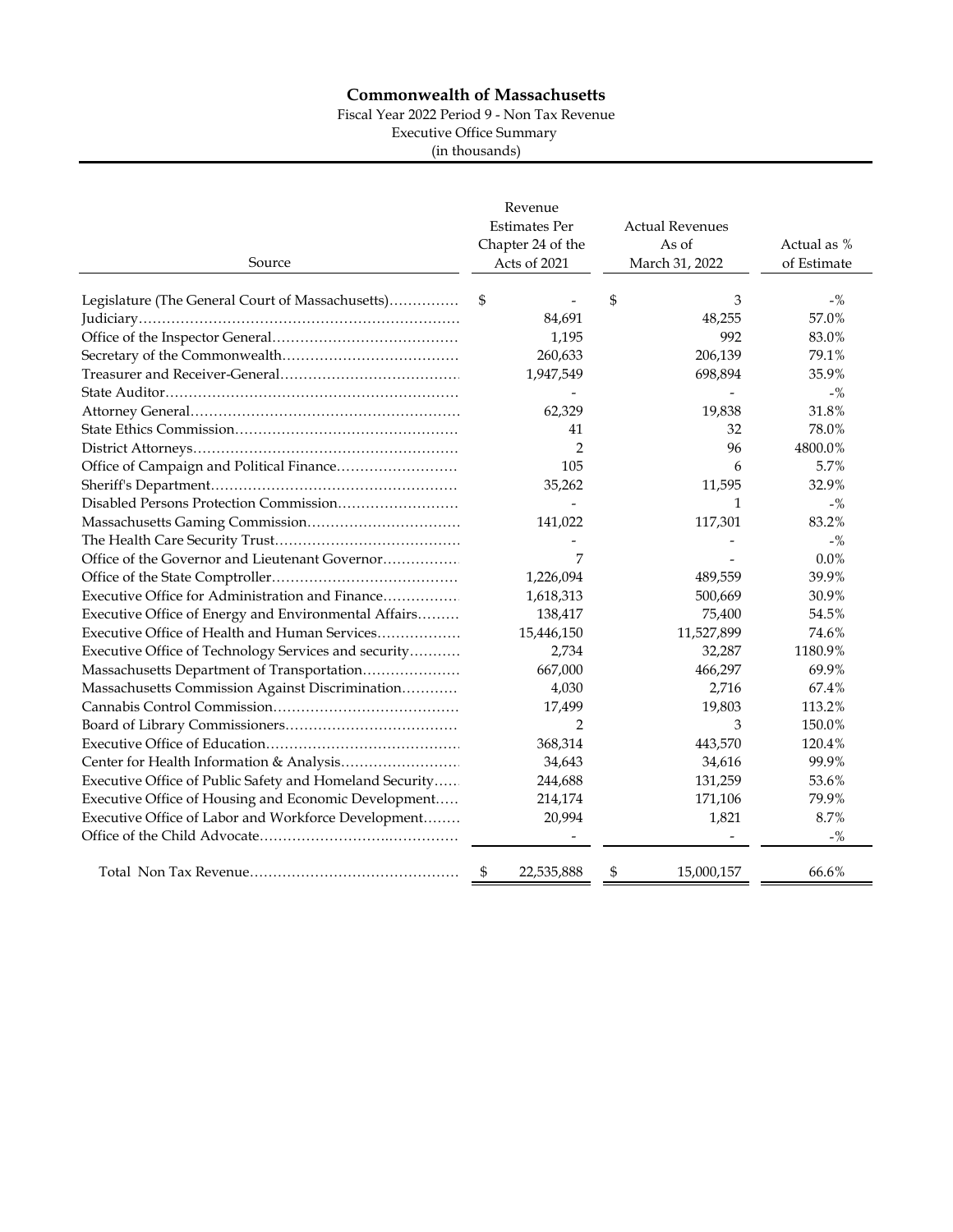Fiscal Year 2022 Period 9 - Non Tax Revenue

Departmental Summary

(in thousands)

| Cabinet | Departments                                                | Revenue<br><b>Estimates Per</b><br>Chapter 24 of the<br>Acts of 2021 | <b>Actual Revenues</b><br>As of<br>March 31, 2022 | Actual as %<br>of Estimate |
|---------|------------------------------------------------------------|----------------------------------------------------------------------|---------------------------------------------------|----------------------------|
| 01      |                                                            |                                                                      | \$<br>3                                           | $-$ %                      |
| 02      | Judiciary:                                                 | 310                                                                  | 169                                               | 54.5%                      |
|         | <b>CIC</b>                                                 |                                                                      |                                                   | $-$ %                      |
|         | <b>CPC</b>                                                 | 5,018                                                                | 2,086                                             | 41.6%                      |
|         | <b>SJC</b>                                                 | 3,513                                                                | 770                                               | 21.9%                      |
|         | <b>TRC</b>                                                 | 75,850                                                               | 45,230                                            | 59.6%                      |
|         |                                                            | 84,691                                                               | 48,255                                            | 57.0%                      |
| 03      |                                                            | 1,195                                                                | 992                                               | 83.0%                      |
| 05      |                                                            | 260,633                                                              | 206,139                                           | 79.1%                      |
| 06      | Treasurer and Receiver-General:                            |                                                                      |                                                   |                            |
|         | ART                                                        | 16                                                                   | 29                                                | 182.5%                     |
|         | LOT                                                        | 1,237,715                                                            | 599,947                                           | 48.5%                      |
|         | <b>TRE</b><br>Office of the Treasurer and Receiver-General | 709,818                                                              | 98,918                                            | 13.9%                      |
|         |                                                            | 1,947,549                                                            | 698,894                                           | 35.9%                      |
| 07      |                                                            |                                                                      |                                                   | $-$ %                      |
| 08      |                                                            | 62,329                                                               | 19,838                                            | 31.8%                      |
| 09      |                                                            | 41                                                                   | 32                                                | 78.0%                      |
| 10      | District Attorneys:                                        |                                                                      |                                                   |                            |
|         | <b>BER</b>                                                 |                                                                      |                                                   | $-$ %                      |
|         | BRI                                                        |                                                                      |                                                   | $-$ %                      |
|         | <b>CPI</b>                                                 |                                                                      |                                                   | $-$ %                      |
|         | DAA                                                        |                                                                      |                                                   | $-$ %                      |
|         | EAS                                                        | 2                                                                    |                                                   | $-$ %<br>$0.0\%$           |
|         | MID.<br><b>NFK</b>                                         |                                                                      |                                                   | $-$ %                      |
|         | <b>NOR</b><br>Middlesex (Northern) Distrcit Attorney       |                                                                      |                                                   | $-$ %                      |
|         |                                                            |                                                                      |                                                   | $-$ %                      |
|         | PLY                                                        |                                                                      |                                                   | $-$ %                      |
|         |                                                            |                                                                      | 96                                                | $-$ %                      |
|         |                                                            | $\overline{2}$                                                       | 96                                                | 4800.0%                    |
| 11      |                                                            | 105                                                                  | 6                                                 | 5.7%                       |
| 12      | Sheriff's Departments:                                     |                                                                      |                                                   |                            |
|         | <b>BSD</b>                                                 | 2,100                                                                | 225                                               | 10.7%                      |
|         | <b>HSD</b>                                                 | 307                                                                  | 117                                               | 38.1%                      |
|         | <b>NSD</b>                                                 |                                                                      |                                                   | $-$ %                      |
|         | <b>SDA</b>                                                 | $\overline{a}$                                                       |                                                   | $-$ %                      |
|         | <b>SDB</b>                                                 | 1,929                                                                | 983                                               | 51.0%                      |
|         | <b>SDC</b>                                                 | 1,051                                                                | 1,002                                             | 95.3%                      |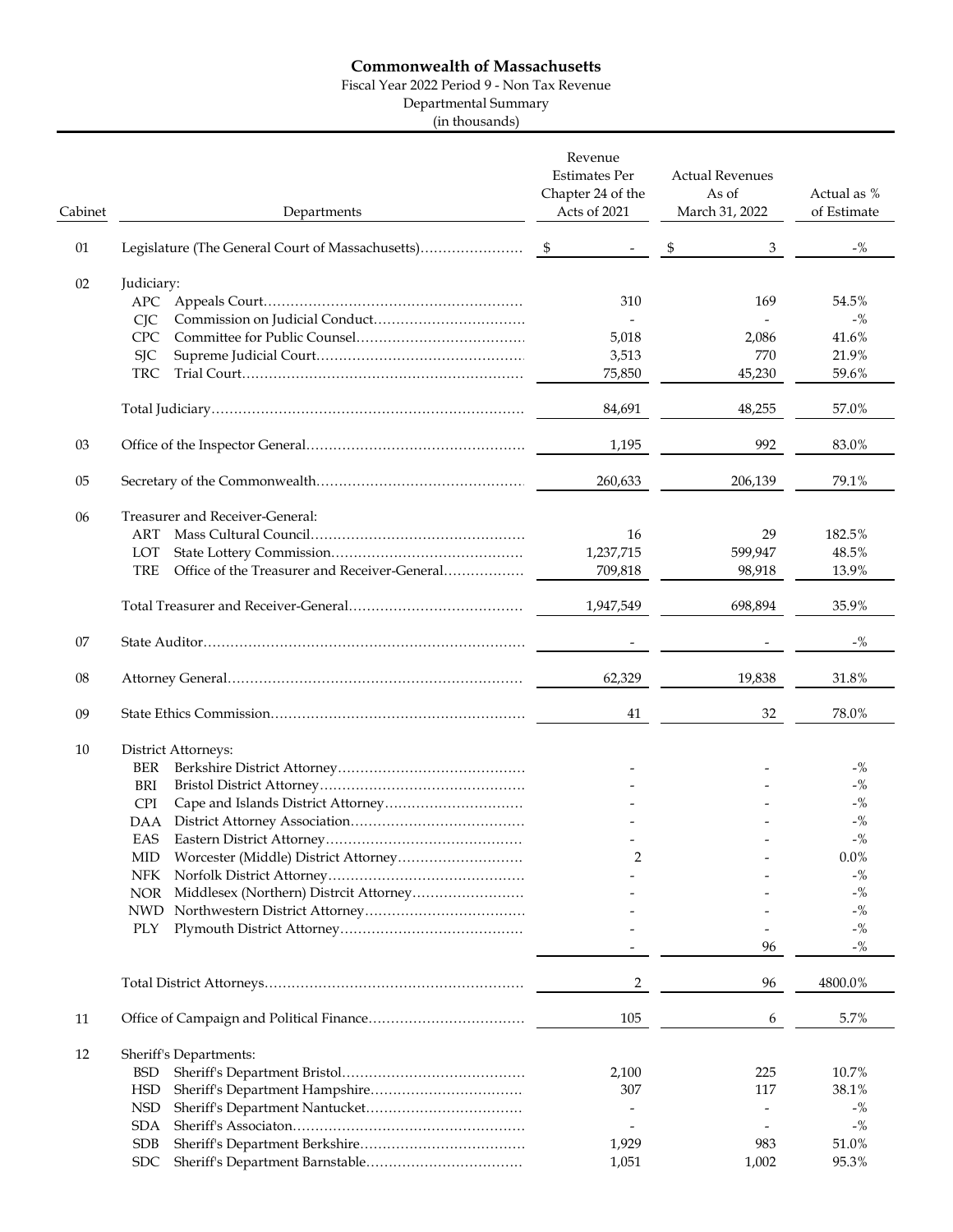|         |                                                                    | Revenue<br><b>Estimates Per</b><br>Chapter 24 of the | <b>Actual Revenues</b><br>As of | Actual as %        |
|---------|--------------------------------------------------------------------|------------------------------------------------------|---------------------------------|--------------------|
| Cabinet | Departments                                                        | Acts of 2021                                         | March 31, 2022                  | of Estimate        |
|         | <b>SDD</b>                                                         | 271                                                  |                                 | $0.0\%$            |
|         | <b>SDE</b>                                                         | 2,011                                                | 43                              | 2.1%               |
|         | <b>SDF</b>                                                         | 2,073                                                | 66                              | 3.2%               |
|         | SDH                                                                | 4,190                                                | 1,714                           | 40.9%              |
|         |                                                                    |                                                      |                                 |                    |
|         | SDM                                                                | 251                                                  | 22                              | 8.8%               |
|         | <b>SDN</b>                                                         | 2,560                                                | 1,343                           | 52.5%              |
|         | <b>SDP</b>                                                         | 16,300                                               | 6,053                           | 37.1%              |
|         | <b>SDS</b>                                                         | 2,174                                                |                                 | $0.0\%$            |
|         | <b>SDW</b>                                                         | 45,000                                               | 27                              | 0.1%               |
|         |                                                                    | 35,262                                               | 11,595                          | 32.9%              |
| 13      |                                                                    |                                                      | $\mathbf{1}$                    | $-$ %              |
| 16      |                                                                    | 141,022                                              | 117,301                         | 83.2%              |
|         |                                                                    |                                                      |                                 |                    |
| 17      |                                                                    | 7                                                    |                                 | $0.0\%$            |
| 18      |                                                                    | 1,226,094                                            | 489,559                         | 39.9%              |
| 19      | Executive Office for Administration and Finance:                   |                                                      |                                 |                    |
|         |                                                                    | 392                                                  | 26                              | $6.6\%$            |
|         | Executive Office for Administration and Finance<br>ANF             | 129,823                                              | 8,238                           | 6.3%               |
|         | ATB                                                                | 1,755                                                | 1,401                           | 79.8%              |
|         | BSB                                                                |                                                      |                                 | $-$ %              |
|         | <b>CSC</b>                                                         | 12                                                   | 10                              | 83.3%              |
|         |                                                                    |                                                      |                                 |                    |
|         | Division of Capital Asset Management and Maintenance<br><b>DCP</b> | 15,870                                               | 22,599                          | 142.4%             |
|         | DOR.                                                               | 220,191                                              | 186,617                         | 84.8%              |
|         | <b>GIC</b>                                                         | 1,216,728                                            | 208,271                         | 17.1%              |
|         | <b>HPC</b>                                                         | 11,800                                               | 8,359                           | 70.8%              |
|         | HRD                                                                | 2,511                                                | 33,071                          | 1317.0%            |
|         | LIB                                                                | $\overline{\phantom{a}}$                             | $\overline{\phantom{a}}$        | $-$ %              |
|         | <b>OSD</b>                                                         | 19,231                                               | 20,860                          | 108.5%             |
|         | Public Employee Retirement Administration<br>PER                   |                                                      |                                 | $-$ %              |
|         | Massachusetts Teachers' Retirement System<br>TRB                   |                                                      | 11,217                          | $\sim 0\!/_{\! 0}$ |
|         | Total Executive Office For Administration and Finance              | 1,618,313                                            | 500,669                         | 30.9%              |
|         |                                                                    |                                                      |                                 |                    |
| 20      | Executive Office of Energy and Environmental Affairs:              |                                                      |                                 |                    |
|         | AGR Department of Agricultural Resources                           | 6,937                                                | 3,963                           | 57.1%              |
|         | Department of Conservation & Recreation<br>DCR.                    | 31,355                                               | 18,487                          | 59.0%              |
|         | DPU                                                                | 34,101                                               | 4,525                           | 13.3%              |
|         | <b>ENE</b>                                                         | 5,901                                                | 13                              | 0.2%               |
|         | Executive Office of Energy and Environmental Affairs<br><b>ENV</b> | 4,956                                                | 3,273                           | 66.0%              |
|         | Department of Environmental Protection<br>EQE                      | 34,635                                               | 31,632                          | 91.3%              |
|         | FWE                                                                | 20,532                                               | 13,507                          | 65.8%              |
|         | Total Executive Office of Environmental Affairs                    | 138,417                                              | 75,400                          | 54.5%              |
| 45      | Executive Office for Health and Human Services:                    |                                                      |                                 |                    |
|         | CHE.                                                               | 9,054                                                | 6,923                           | 76.5%              |
|         |                                                                    |                                                      |                                 |                    |
|         |                                                                    | 173,089                                              | 110,209                         | 63.7%              |
|         |                                                                    | 894,882                                              | 704,268                         | 78.7%              |
|         | <b>DPH</b>                                                         | 259,211                                              | 239,707                         | 92.5%              |
|         | <b>DSS</b>                                                         | 307,888                                              | 203,274                         | 66.0%              |
|         | <b>DYS</b>                                                         | 8,457                                                | 4,658                           | 55.1%              |
|         | Secretary of Health and Human Services<br>EHS                      | 13,157,847                                           | 9,891,115                       | 75.2%              |
|         |                                                                    |                                                      |                                 |                    |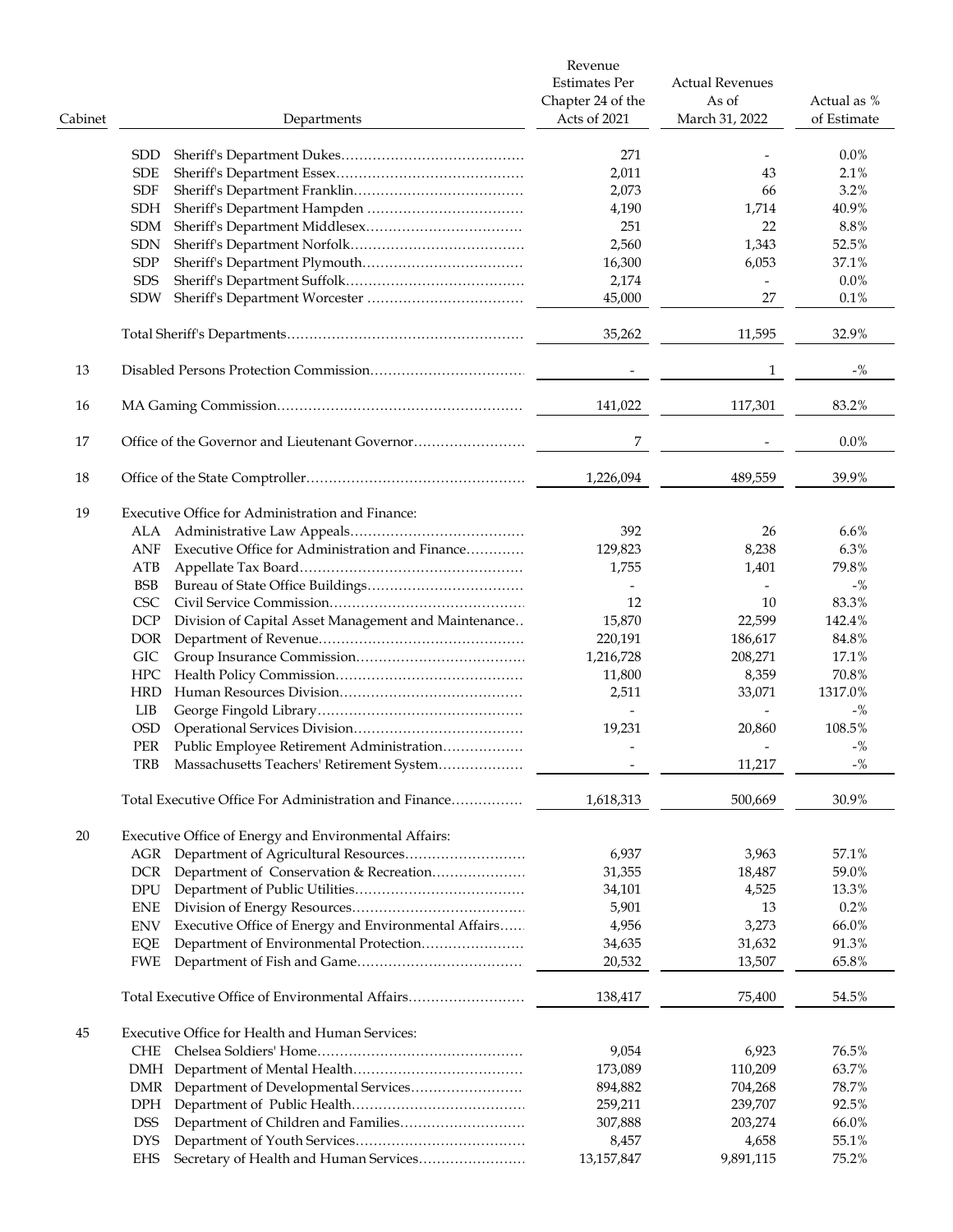|         |                                                         | Revenue<br><b>Estimates Per</b><br>Chapter 24 of the | <b>Actual Revenues</b><br>As of | Actual as % |
|---------|---------------------------------------------------------|------------------------------------------------------|---------------------------------|-------------|
| Cabinet | Departments                                             | Acts of 2021                                         | March 31, 2022                  | of Estimate |
|         | ELD.                                                    | 132,887                                              | 93,529                          | 70.4%       |
|         | <b>HLY</b>                                              | 12,615                                               | 4,781                           | 37.9%       |
|         | MCB                                                     | 4,287                                                | 1,542                           | 36.0%       |
|         | <b>MCD</b>                                              | 170                                                  | 192                             | 112.9%      |
|         | Massachusetts Rehabilitation Commission<br>MRC          | 7,427                                                | 2,270                           | 30.6%       |
|         | <b>VET</b>                                              | 831                                                  | 592                             | 71.2%       |
|         | WEL                                                     | 477,505                                              | 264,839                         | 55.5%       |
|         | Total Executive Office Health and Human Services        | 15,446,150                                           | 11,527,899                      | 74.6%       |
| 50      | Executive Office of Technology Services & Security      | 2,734                                                | 32,287                          | 1180.9%     |
| 65      |                                                         | 667,000                                              | 466,297                         | 69.9%       |
|         |                                                         |                                                      |                                 |             |
| 68      |                                                         | 4,030                                                | 2,716                           | 67.4%       |
| 69      |                                                         | 17,499                                               | 19,803                          | 113.2%      |
| 71      |                                                         | 2                                                    | 3                               | 150.0%      |
| 73      | <b>Executive Office of Education</b>                    |                                                      |                                 |             |
|         | BCC                                                     | 150                                                  |                                 | $0.0\%$     |
|         | BHC                                                     | 150                                                  |                                 | $0.0\%$     |
|         | BRC                                                     | 410                                                  | 203                             | 49.5%       |
|         | <b>BSC</b>                                              | 50                                                   | 7                               | 14.0%       |
|         | CCC                                                     | 305                                                  |                                 | $0.0\%$     |
|         | Department of Elementary and Secondary Education<br>DOE | 6,458                                                | 238,577                         | 3694.3%     |
|         | <b>EDU</b>                                              |                                                      |                                 |             |
|         |                                                         |                                                      |                                 | $-$ %       |
|         | Department of Early Education and Care<br>EEC           | 254,869                                              | 153,428                         | 60.2%       |
|         | FRC                                                     | 153                                                  | $\overline{\phantom{0}}$        | $0.0\%$     |
|         | FSC                                                     | 648                                                  | 498                             | 76.9%       |
|         |                                                         | 100                                                  | 61                              | 61.0%       |
|         | HCC                                                     | 420                                                  | 253                             | 60.2%       |
|         | MAS                                                     | 610                                                  | 121                             | 19.8%       |
|         |                                                         | 326                                                  | 272                             | 83.4%       |
|         | MCA Massachusetts College of Art and Design             | 180                                                  |                                 | 0.0%        |
|         |                                                         | 228                                                  | 30                              | 13.2%       |
|         |                                                         | $\overline{a}$                                       | $\overline{\phantom{a}}$        | $-$ %       |
|         | MWC Mount Wachusett Community College                   | 320                                                  | 70                              | 21.9%       |
|         |                                                         |                                                      | $\overline{a}$                  | $-$ %       |
|         | NEC                                                     | 263                                                  | 223                             | 84.8%       |
|         |                                                         |                                                      |                                 |             |
|         | NSC                                                     | 31                                                   |                                 | $0.0\%$     |
|         | QCC                                                     | 182                                                  | 76                              | 41.8%       |
|         | RCC                                                     | 530                                                  | 90                              | 17.0%       |
|         | RGT                                                     |                                                      | 2,500                           | $-$ %       |
|         | SSA                                                     | 1,012                                                | 459                             | 45.4%       |
|         | Springfield Technical Community College<br><b>STC</b>   | 344                                                  | 191                             | 55.5%       |
|         | UMS                                                     | 100,000                                              | 46,258                          | 46.3%       |
|         |                                                         | 450                                                  | 253                             | 56.2%       |
|         |                                                         | 125                                                  | $\overline{\phantom{a}}$        | $0.0\%$     |
|         |                                                         | 368,314                                              | 443,570                         | 120.4%      |
| 77      |                                                         | 34,643                                               | 34,616                          | 99.9%       |
| 80      | <b>Executive Office Public Safety:</b>                  |                                                      |                                 |             |
|         |                                                         | 75,000                                               | 31,385                          | 41.8%       |